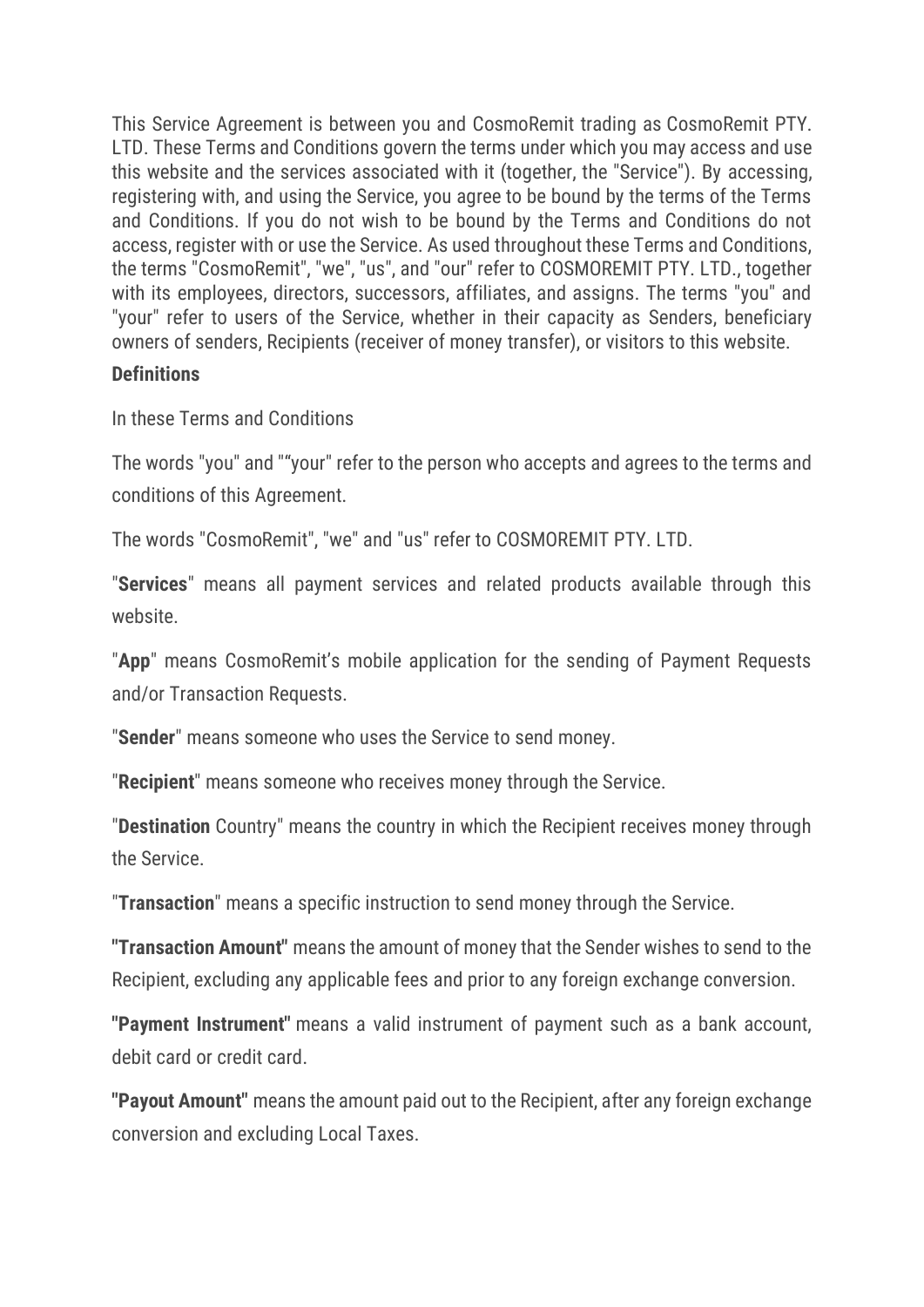**"Transaction Fee"** means the fee plus any additional charges applicable to each **Transaction** 

**"Service Provider"** means a local bank, money exchange house, or other third party service providers in the Destination Country with whom CosmoRemit works in providing the Service.

"**CosmoRemit Remittance Facility"** refers to the CosmoRemit online platform for the purpose of carrying out remittance services.

**"Verify"** means that you must complete our verification process in order to help establish your identity with CosmoRemit.

**"Transaction History"** means the record of your Transactions on our website which you may access using your email and password registration details.

"**Website"** means any URL, such as [https://cosmoremit.com.au](https://cosmoremit.com.au/) , that we use to provide the Services to you. "Password" means the secret password defined by you, at the time of registration. "The Effective Date" means the date on which our Terms and Conditions become effective".

## **1. Service Introductions**

The CosmoRemit service is provided by CosmoRemit PTY. LTD. ("CosmoRemit", "we", "us" or "our") through our online platform. Reference to our Money Remittance process in this terms and conditions include the use of our website money transfer.

This Agreement and CosmoRemit service allows you to send online money transfer (a "Transfer") to the person named on the form (the "Recipient") and allows them to receive the money into their local bank account.

In order to use the CosmoRemit remittance facility for the first time, you must set up your "Profile" by entering your personal information, a "User ID" (which is your email address is used for identification purposes and to login to your Profile), a password, a valid Identification, and a contact number. For any consecutive Transfers you can use your existing Profile using your User ID and password to login. All information provided by you shall be stored in your Profile and shall be maintained by us or our "Service Providers" (any company or companies engaged by us or our contractors to provide our Remittance Services) based upon the information supplied by you.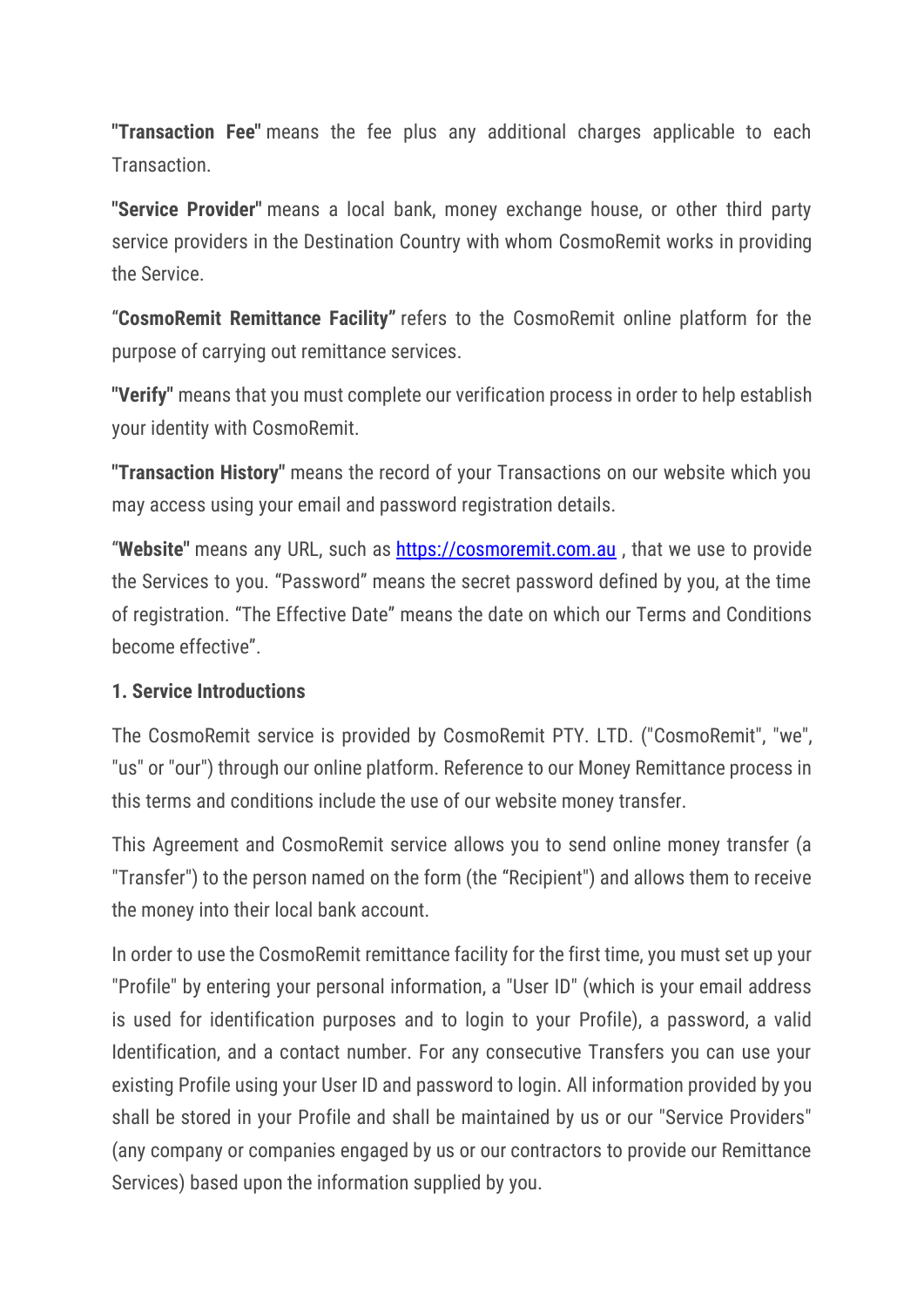You cannot send a Transfer on behalf of a third party.

For online transfers, you can either send the money within the same country or to a different "Receive Country". Once we have accepted your Transfer and the money has been collected from your bank account, the Recipient can collect the money in the agreed currency and agreed exchange rates in the bank account or mobile account number that you stated in the online form. We will not contact the Recipient to advise them when the money has been deposited. However, you or the receiver may receive an email alert to confirm that the transaction has been completed.

You can visit our website or download our mobile apps from the apps stores to find out products and services that we offer.

We may communicate with you electronically (for example, by email) unless we are required by law or regulatory requirements to communicate in another way. If you do not wish to receive communications electronically, you may not use CosmoRemit Remittance Services.

You agree to promptly update your records if your email address or other contact information in your Profile changes. Follow the instructions on our website to update your Profile.

## **2. The Nature of the Services**

COSMOREMIT PTY. LTD. (ACN 645 650 317) is a company registered in Australia with office located in Sydney. CosmoRemit can be contacted by mail on **Level 14, 3 Parramatta Square, 153 Macquarie Street Parramatta NSW 2150,** and also by email at **[admin@CosmoRemit.com.](mailto:admin@CosmoRemit.com)** CosmoRemit is registered with AUSTRAC for the provision of independent remittance dealer. CosmoRemit is only a Remittance Service Provider; Our main business is money transfer services. For security reasons, we recommend that you only send money through the Service to people you know personally. If you choose to pay third parties for goods and services using the Service, you acknowledge that CosmoRemit has no control over, and is not responsible for, the quality, safety, legality, or delivery of such goods or services and that any such use of the Service is entirely at your own risk.

#### **3. Accessing the Services and Registration Information**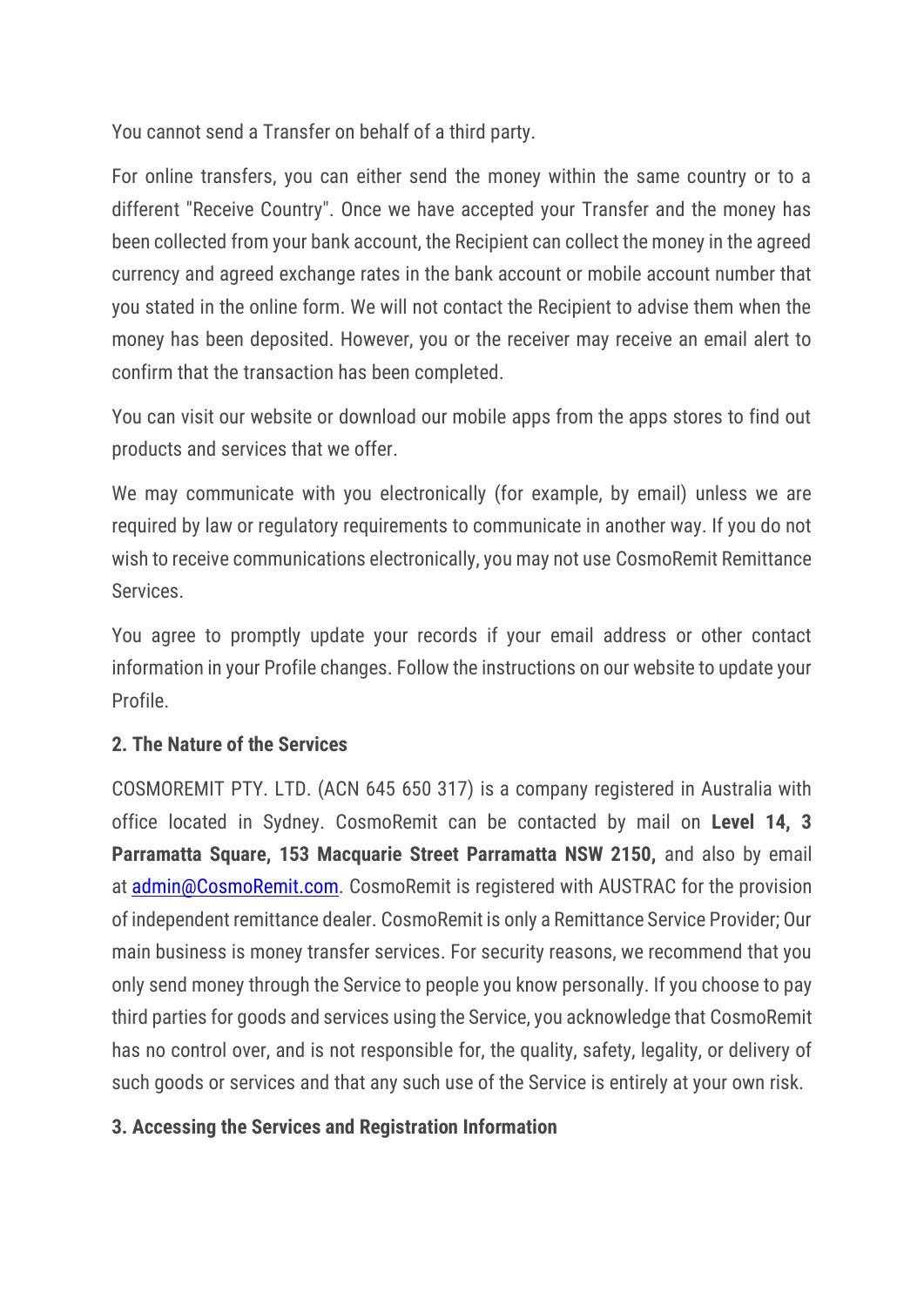To be eligible for our Services, you must be at least 18 years old. You must be able to form legally binding contracts under applicable law. Other restrictions may apply. CosmoRemit will always contract as principal with you and deal with you on an execution only basis. Our Terms and Conditions are applicable on each Transaction. If you submit a Transaction, you are requesting that we process the Transaction on your behalf, an offer which we may accept or reject at our sole discretion from our place of business. However, if we decide not to process the Transaction, we will notify you promptly of that decision and repay the money paid to us.

You will be required to provide certain information that identifies each person who seeks to register to use CosmoRemit Remittance Facility or who requests a Remittance Payment, such as your name, address, date of birth, occupation and other information that will allow us to identify you. You agree to provide complete and accurate information in connection with the registration process and you further agree to update this information as may be reasonable or necessary to keep it complete and accurate at all times.

Use of the CosmoRemit Remittance Facility is granted subject to our ability to verify your identity. If you do not provide accurate and complete information during registration or when requesting a Remittance Payment, we have the right to prohibit you from using our Remittance Facility or decline to process the request. In addition, if you do not provide accurate and complete information during registration or when requesting a Remittance Payment, you may cause errors in your requested remittance payment.

You authorize CosmoRemit to request a credit report on you and/or to obtain information from other third parties and financial institutions regarding you, or the Payment Account. The home address that you provide when registering must be the same as the billing address for your debit card or prepaid card. CosmoRemit may seek to verify your registration information and any other information in connection with a request for a Remittance Payment but is under no obligation to do so. You acknowledge that CosmoRemit is relying upon the information you provide.

Each time you access our Remittance Facility, you shall be deemed to have confirmed the accuracy and completeness of all registration information.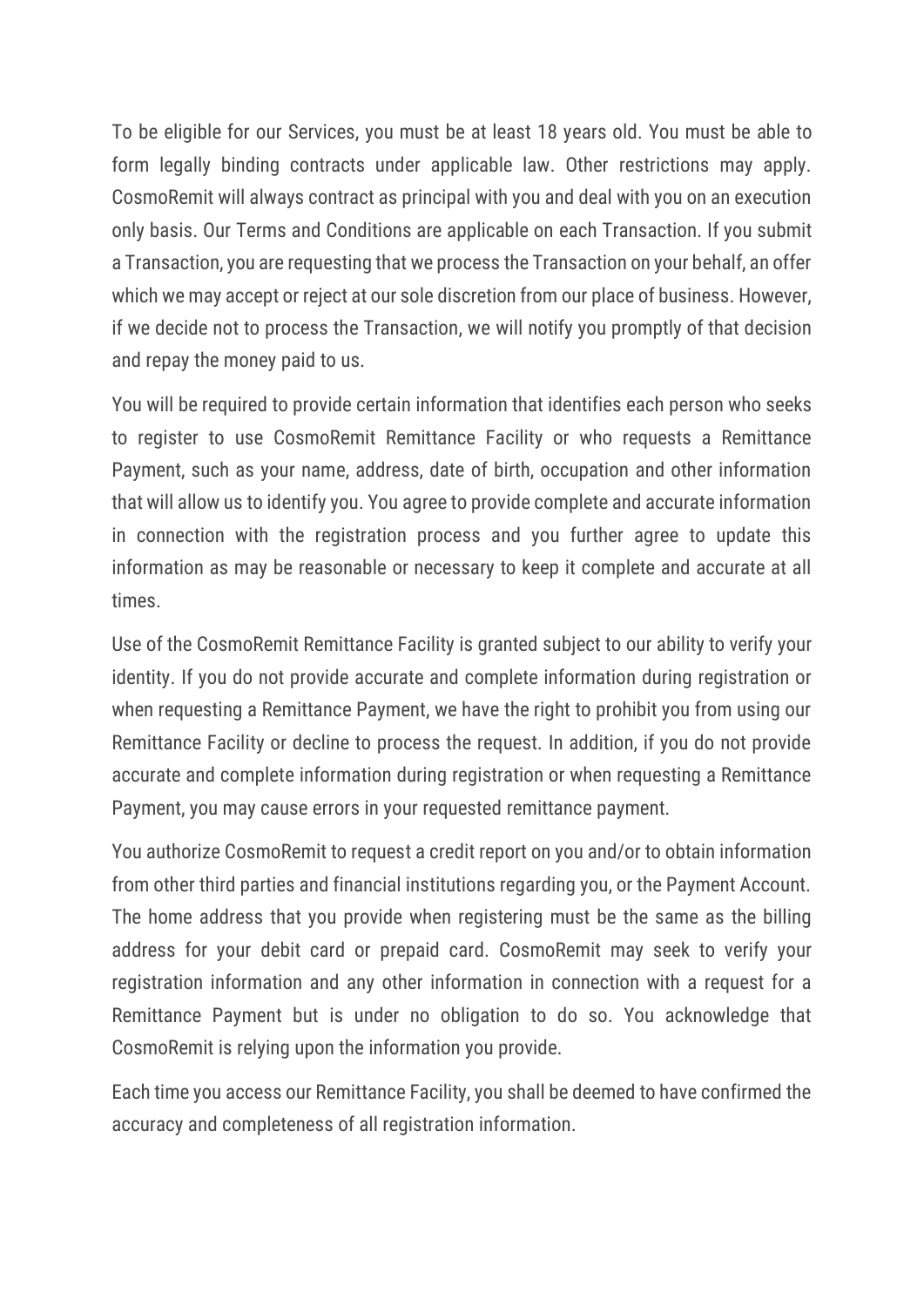You authorize CosmoRemit to charge you the costs associated with verifying your identity in instances a transaction was not complete due to incomplete and inaccurate information.

## **4. Cancellation and Refund**

CosmoRemit may, in its absolute discretion, attempt to cancel your Instruction if you have informed us that you wish to revoke it. In some cases, CosmoRemit may have initiated an irreversible request for funds to be paid out to your recipient and therefore cannot guarantee cancellation will be successful. For successful revocations CosmoRemit will normally refund your money, less any reasonable revocation charges and any Service Fees already charged, within 5 days.

7.1 If you:

7.1.1 have any problems using the Service; or

7.1.2 are aware of any unauthorised or incorrectly executed Transaction,

You can contact us using the contact information at the bottom of these Terms and Conditions without delay. We will consider your written request for a refund (submitted by email, or by mail using the contact information at the bottom of these Terms and Conditions) if you provide the Sender's full name, address, and phone number, together with the Transaction identification number, Transaction Amount, and the reason for your refund request.

If we have executed the Transaction in accordance with the instructions you have provided to us, and that information proves to have been incorrect, we are not liable for the incorrect execution of the Transaction. We will however make reasonable efforts to recover the funds. We may charge you a reasonable fee, reflective of our efforts, to do so.

Where CosmoRemit has executed the Transaction otherwise than in accordance with your Instruction, CosmoRemit will refund the full amount debited. Unless there are exceptional circumstances, no adjustment will be made for any currency fluctuations which may have occurred between the time you pay us the Transaction Amount and the time of credit.

Any refunds will be credited back to the same Payment Instrument used to fund the Transaction and in the same currency.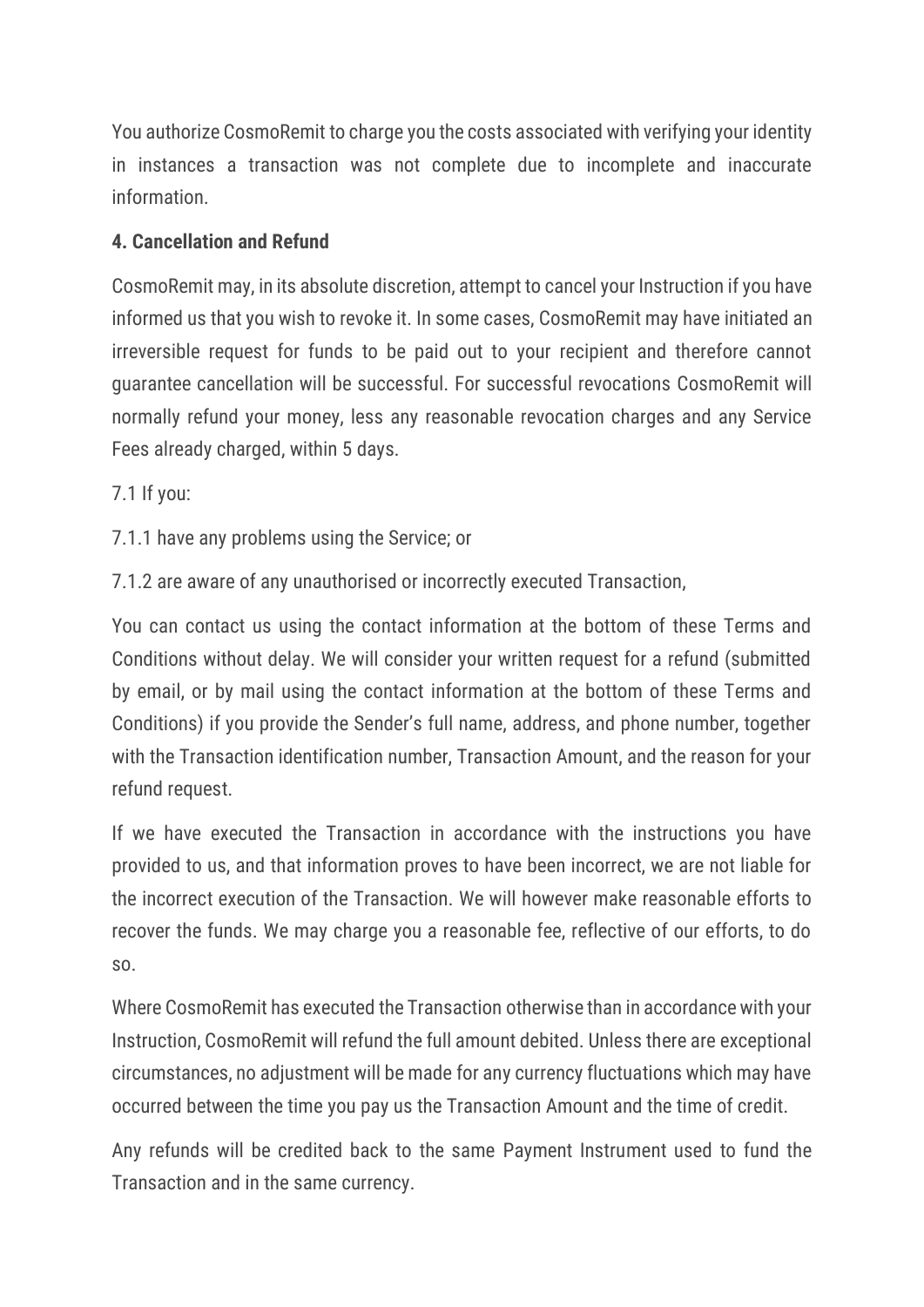#### **5. Payment**

When you are sending money under these Terms and Conditions, it is your responsibility to make sure all the Transaction details are accurate before submission. Once a Transaction has been submitted for processing it is impossible to change any of its details or call back a transaction that has been sent to beneficiary. If you would prefer to submit a new transaction, you will need to provide payment instructions online by using our website.

CosmoRemit will provide you with exchange rate, Transaction Amount and Payout Amount. We will also generate a unique Transaction identification number and funding instructions. For each Transaction that you submit, you agree to pay us a transaction fee (the "Transaction Fee") in addition to the Transaction Amount. Additional charges may apply. You agree to make a total payment (the "Transaction Fee" plus the Transaction Amount) for your transaction.

Payment becomes due at the time that you submit your Transaction. If you submit a Transaction that results in CosmoRemit becoming liable for charges including but not limited to chargeback or other fees, you agree to reimburse us for all such fees. In order for us to collect payment from you, you authorize us to access, charge, or debit funds from, any of the payment instruments you provide us in connection with your use of the Service (each, a "Payment Instrument" including, for example, your credit card, debit card, PayPal account, or bank account). If your payment fails or is insufficient, you authorize us to re-try one or more times using the same or a different Payment Instrument. For example, if there are insufficient funds in your bank account at the time you submit your Transaction, we may try to debit your bank account or charge your credit card at a later time.

You represent and warrant that you are the lawful owner of your Payment Instrument(s).Once we receive funds in our account, these funds after conversion to a Recipient's currency will be credited to the Recipient's account. CosmoRemit will not be responsible for the delays that may occur on account of missing transaction reference number in the wire transfer instructions. You represent and warrant that you are the lawful owner of the bank account attached to any payment method notified by you.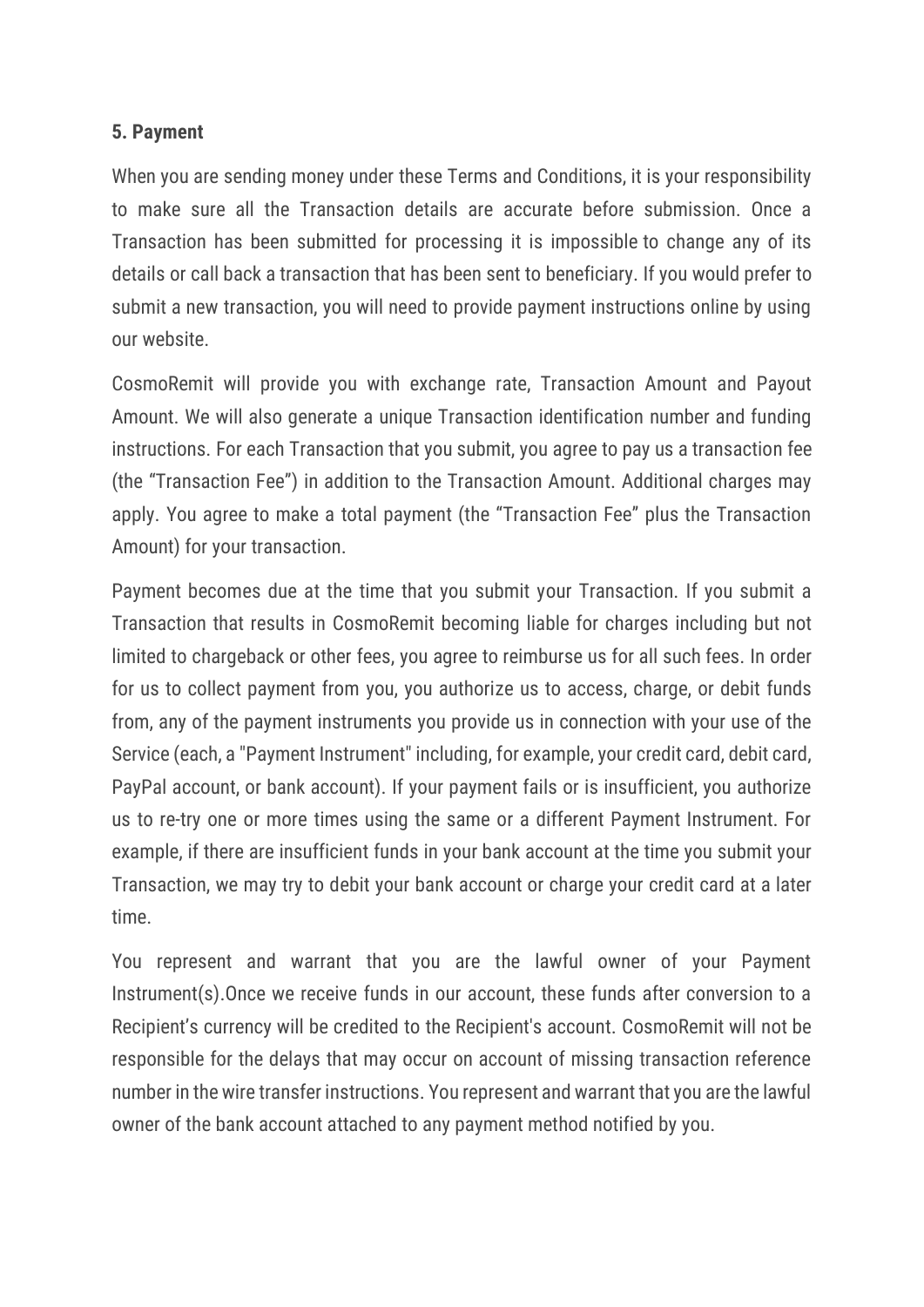CosmoRemit and its Service Providers usually make a small profit from exchange rate margins which can vary daily and by the minute. The foreign exchange conversion rate shown on the Website is the rate applicable for the currency conversion transactions done on that particular day and time. It in no way guarantees or represents the foreign exchange conversion rate that will actually be applied on a future date and time to the remittance initiated by you. CosmoRemit will have no responsibility for any fees or charges you may incur by the use of a particular Payment Instrument to fund a Transaction. These may include but are not limited to unauthorised overdraft fees imposed by banks if there are insufficient funds in your bank account or "cash advance" fees and additional interest which may be imposed by credit card providers if they treat use of the Service as a cash transaction rather than a purchase transaction.

Banks have specified times for cut off for the receipt and dispatch of electronic payments. Therefore, CosmoRemit accept no responsibility whatsoever for any delay in onward payment attributable to the late arrival of funds or instruction of payment relative to the cut off times of the designated bank. CosmoRemit is not responsible for any charges applied by Recipient's bank resulting from the receipt of funds into the Recipient's bank account. You shall directly contact Recipient's bank for details of any such charges. You will not be entitled to any interest for the period during which the funds to be remitted are with the Bank or pending remittance or are during remittance, or for any other period. CosmoRemit may, at any time and in our sole discretion, limit the amount to be transferred, either on a per transaction basis or on an aggregated basis.

#### **6. Payment of Funds to Receiver**

CosmoRemit and/or CosmoRemit designated service providers will arrange for the delivery of the Remittance Payment to the Receiver in the country of the Receiver. Payment will be made by means of a credit to a bank account or mobile account number provided by the user or sender, or by other payment instrument such as cash pick up. Not all payment methods are available in all countries, and CosmoRemit reserves the right to change payment method options. CosmoRemit also reserves the right to select the form of payment to the Beneficiary if there are other means other than the Receiver Bank account or mobile account number. CosmoRemit and/or CosmoRemit designated service providers will use reasonable efforts to provide payment in form requested, but the CosmoRemit Remittance Facility is not obligated to provide all these payment options for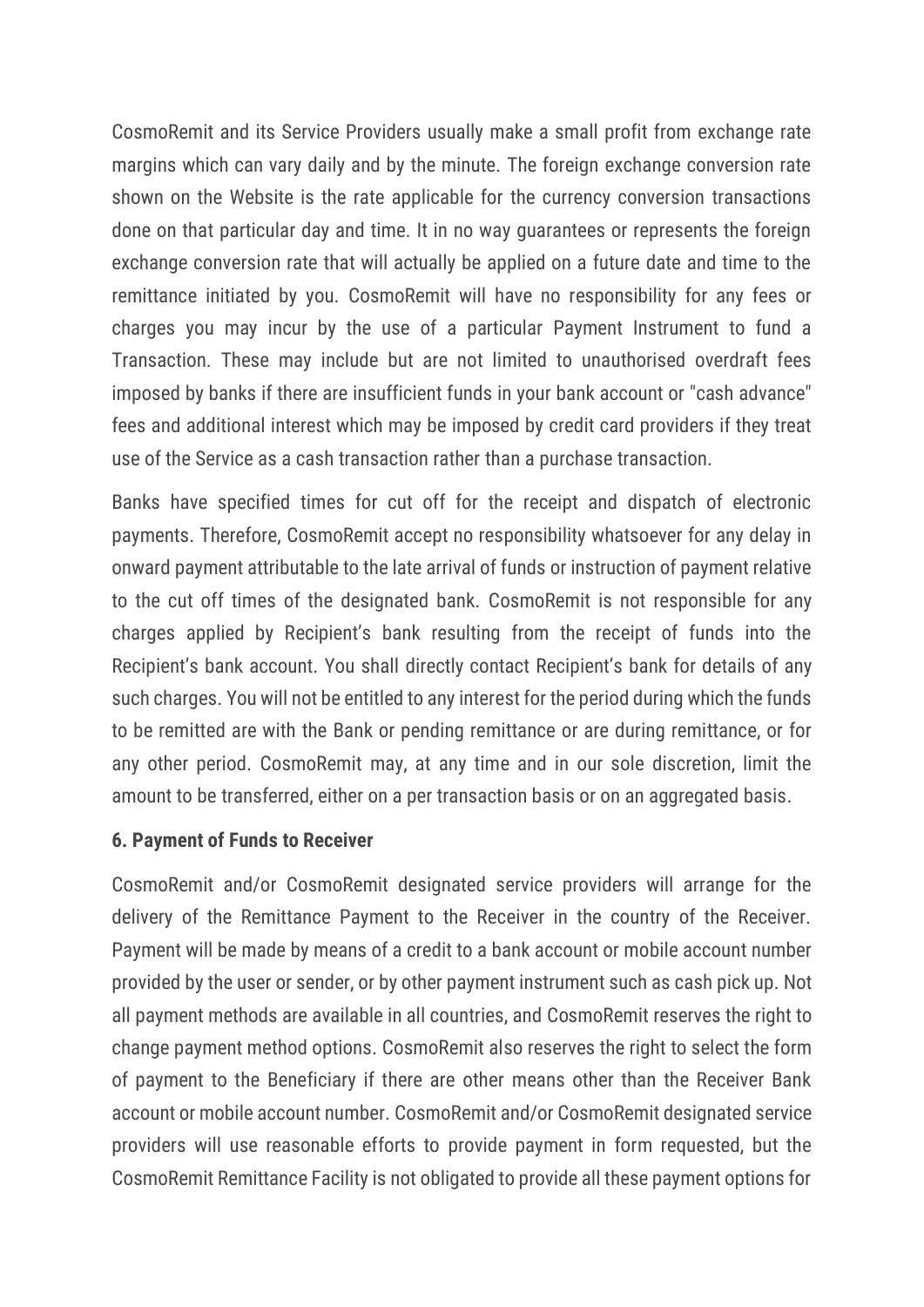a specific Remittance Payment. If a Receiver cannot be located and/or identified, the Remittance Payment funds may be credited back to you to the same Payment Instrument used to fund the Transaction and in the same currency.

CosmoRemit reserves the right to establish identification and verification requirements for a Receiver to receive the funds from a Remittance Payment. CosmoRemit may rely, without further investigation, upon identification information or documentation provided by you or a Receiver, including any code or identifier number of the Remittance Payment, when making a payment of funds to the Receiver. You agree and acknowledge that CosmoRemit has the right to decline to deliver the payment to the Receiver if CosmoRemit cannot verify the identity of the Receiver. Although CosmoRemit has the right to establish identification and verification requirements and the Receiver's failure to comply with them is a basis to decline the delivery of the Remittance Payment, CosmoRemit has no obligation to establish any such requirements.

# **7. The Website**

You will be able to access material on some areas of the Website without going through the registration process. Certain areas of the Website are only open to you if you register. Upon registration, you will be able to obtain a username and password in order to enable you to access the private area of the Website and use the Services. You agree to provide true and complete information as prompted by the registration form on the Website, and to update this information to always keep it true and complete. You will notify CosmoRemit as soon as you become aware of any error in any details you have provided. You will be solely and absolutely responsible for maintaining the secrecy and confidentiality of all your usernames and passwords enabling you to access CosmoRemit Website. CosmoRemit will be entitled to assume that anybody who uses the username and password has your full authority to do so and accepts no responsibility for misuse or unauthorised access, other than in circumstances where the use has been by employees of CosmoRemit or where you have notified CosmoRemit of termination in accordance with these Terms and Conditions

## **8. Collection of Information**

Australian law requires all financial institutions to assist in the fight against money laundering activities and the funding of terrorism by obtaining, verifying, and recording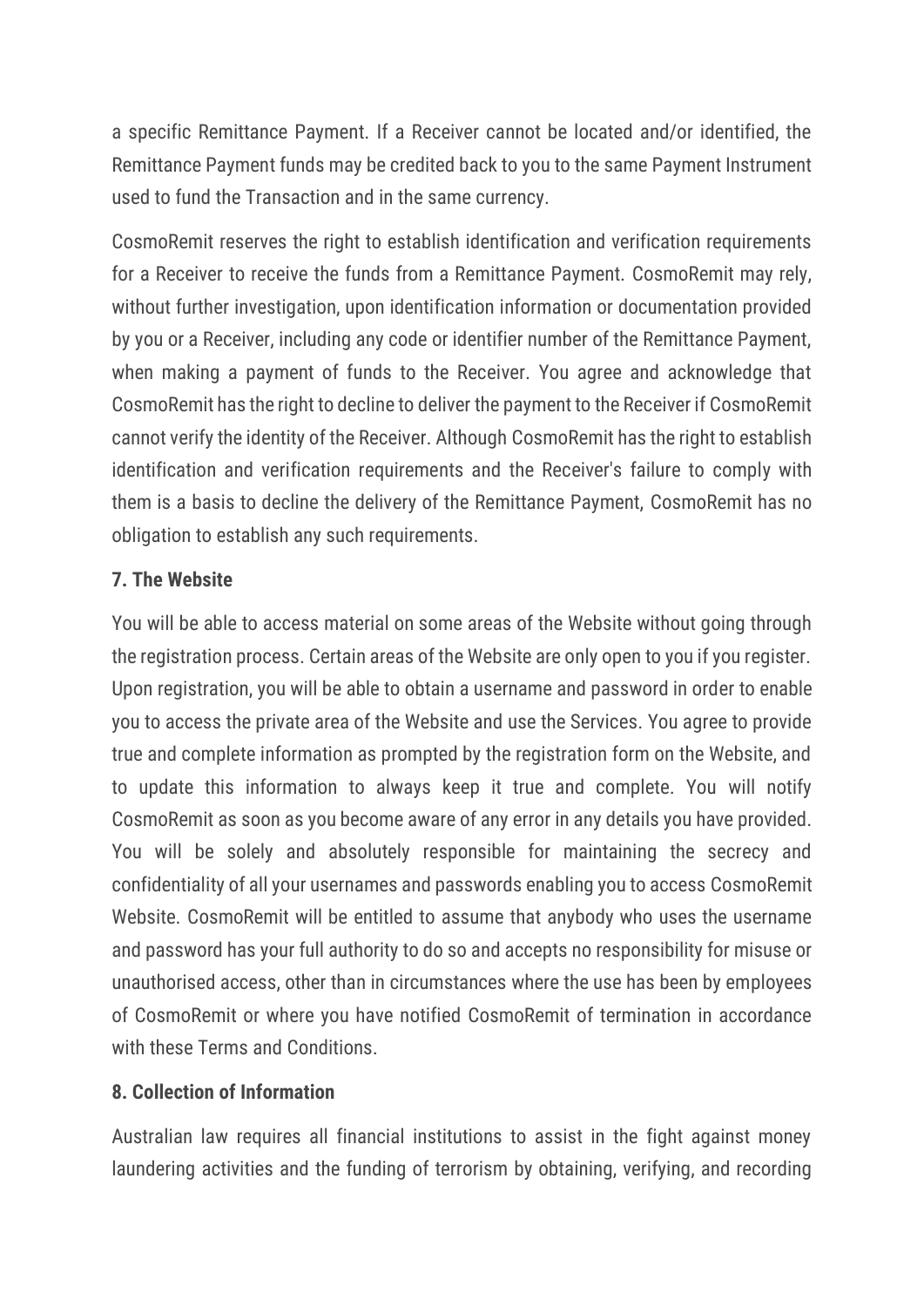identifying information about all customers, recipients and beneficiary owners of customers. In accordance with our obligations under The AML/CTF Act, AML/CTF Rules and AML/CTF Regulations we may therefore require you to supply us with sufficient personal information to enable us verify your residential address and other personal details in order to confirm your identity. For that we may ask for photographic evidence of your identity such as a copy of your passport, driver's license and other personal identifying document and/or information. We may also legally consult other sources to obtain information about you, your beneficiary owner and/or the recipient. CosmoRemit reserves the right to access various government and private databases, and credit reference agencies, which may keep a record of that information, so as to verify your information for the purposes of electronic identification. We may request additional information

### **9. Data Privacy Policy**

Any information that you supply to enable us to perform our Services is protected by the Privacy Act 1988. You agree that CosmoRemit may use such personal data for the purposes of performing our Services, assessing the risk of performing our Services, for the purposes set out in our Terms and Conditions and to enable CosmoRemit to enforce its rights under our Terms and Conditions if necessary. You should be aware that: If we are requested or required by the police or any regulatory or government authority investigating suspected illegal activities, or upon the receipt of a court order, to provide your Personal Information and/or information concerning your activities whilst using the Website we shall do so; and We reserve the right in our reasonable discretion to disclose details of your use of the Website in relation to any, or any threatened, Court Proceedings in connection with your use, or the use of anyone under your control, of the Website whether in connection with the matters set out in these Terms and Conditions or otherwise. CosmoRemit handles all your information in accordance with our Privacy Policy. You acknowledge that you have read and consented to CosmoRemit's Privacy Policy. **The Privacy Policy can be found by clicking [https://cosmoremit.com.au/privacy\\_policy](https://cosmoremit.com.au/privacy_policy)**

**10. Limitations of Liability**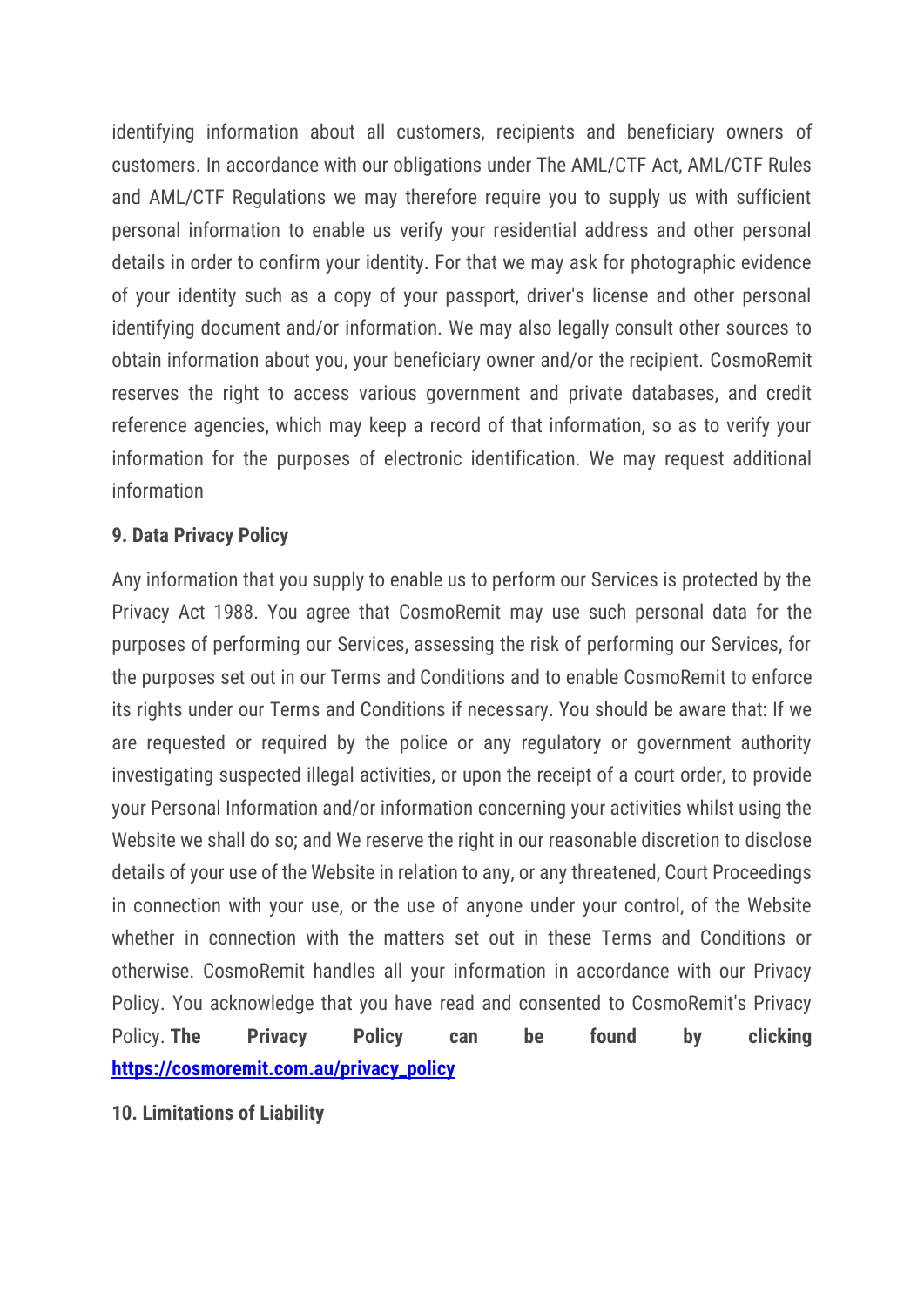In no event shall CosmoRemit, Service Providers, or their respective subsidiaries, officers, agents, partners, or employees be liable for any direct, indirect, incidental, special, consequential or exemplary damages beyond the sum of AUD150.00 (in addition to refunding the transaction amount and transaction fees). CosmoRemit shall not be liable for any direct, indirect or consequential loss or damage sustained by the customer arising due to any delay in communicating or performance of any instructions or transactions due to any reason arising on account of circumstances not attributable to CosmoRemit or beyond control of CosmoRemit such as, reasons of failure of operational systems, any kind of technical or system failures, natural calamity, floods, fire and other natural disasters, legal restraints, faults in the telecommunication network or network failure, software or hardware error, labour problem, strike or any other reason beyond the control of CosmoRemit .

# **11. Intellectual Property and Copyright**

You acknowledge and accept that all the copyright, database rights and any other intellectual property rights which subsist in the design, layout, processes, functions, data and content of the Website are the property of CosmoRemit, its information providers or licensors. The Website is owned and operated by CosmoRemit. No part of the Site, its content or any of its underlying software and databases may be copied or reproduced, shared with third parties, reverse engineered, reverse assembled, or used to create any derivative work (whether in physical or electronic form) without the prior written consent of CosmoRemit. You are authorised solely to view and retain a copy of the pages of this website for your own personal, non-commercial use. You further agree not to use any robot, spider, scraper or other automated device to access the Service; or remove or alter any author, trademark or other proprietary notice or legend displayed on this website (or printed pages thereof).

## **12. Complaints**

CosmoRemit aims to provide the highest level of customer service possible. If you experience a problem, CosmoRemit will always seek to resolve this as quickly and efficiently as possible. A copy of our complaint procedures is available on request at: [admin@cosmoremit.com.au.](mailto:admin@cosmoremit.com.au) In the unlikely event, that you are dissatisfied with our Service, in the first instance, in accordance with our complaint procedures, CosmoRemit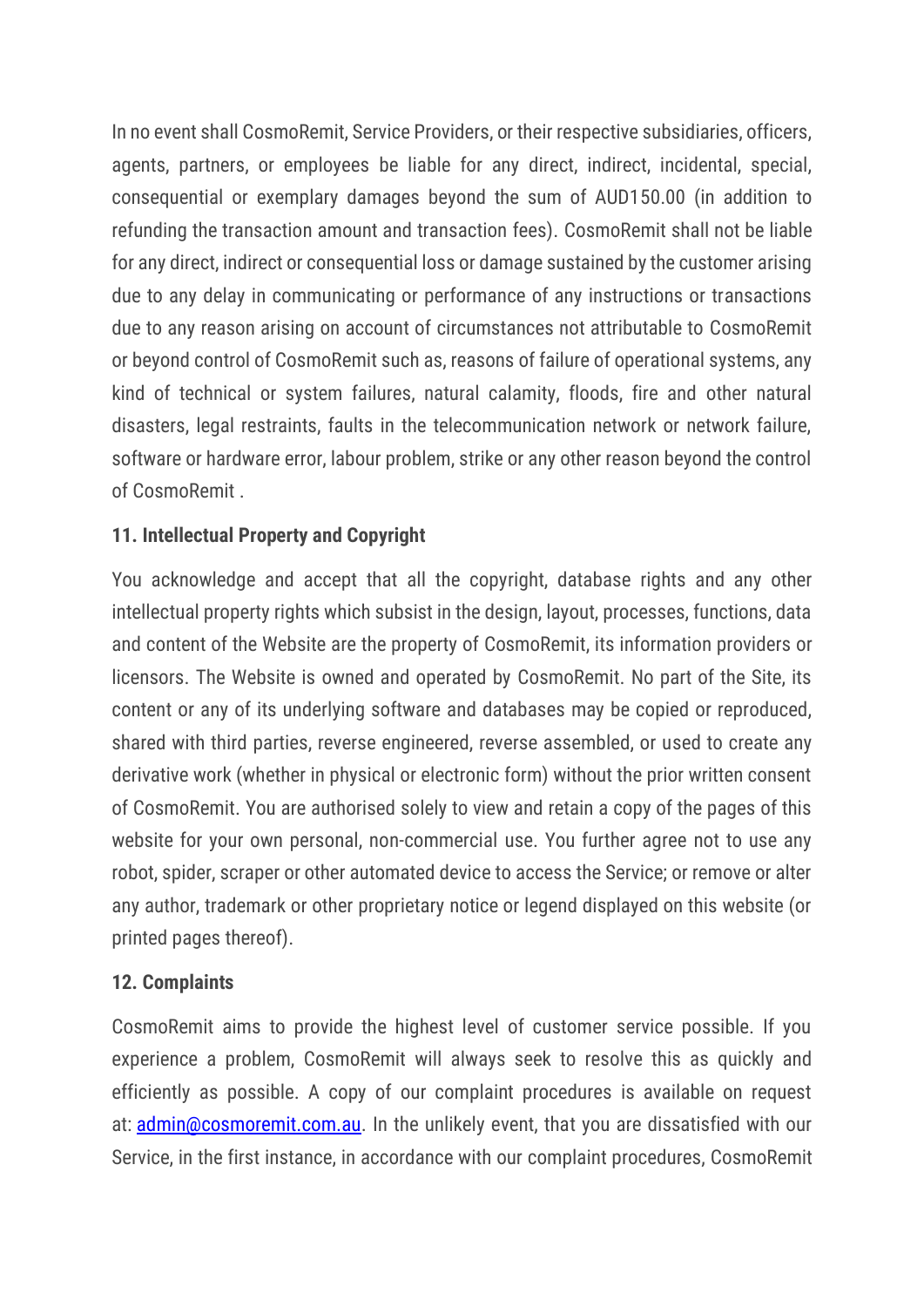requires you to inform us of the complaint as soon as practicable in writing by email to [admin@cosmoremit.com.au.](mailto:admin@cosmoremit.com.au) Where the initial complaint is verbal it must be followed up immediately with a written complaint. We will acknowledge receipt of your complaint within 5 business days. We will investigate your complaint and come back to you with the initial results of our investigation no later than 2 weeks of receipt of your complaint. If you are not satisfied with the manner in which we have dealt with your complaint, we will escalate your complaint internally. If you are still dissatisfied, then you may have a right to refer your complaint to the Financial Ombudsman Service Australia.

## **13. Changes to Terms and Conditions**

These Terms and Conditions may change from time to time, for example in order to comply with changes in the law or regulatory requirements or due to changes in market conditions. CosmoRemit will notify you of any changes to our Terms and Conditions in writing by email and/or by placing a notice on our website. CosmoRemit will give you 10 days' notice to object to the changes by sending an email to **[admin@cosmoremit.com.au.](mailto:admin@cosmoremit.com.au.)** Unless these amendments are rejected by you during that period, these will be deemed to be accepted. If the changes are rejected, the contract will be deemed to be terminated. CosmoRemit will also inform you of the date from which any change is to take effect (the "Effective Date"). Changes made to our Terms and Conditions will normally only apply to Services provided after the Effective Date but will also apply to Services provided before the Effective Date where CosmoRemit states so or is required to make them do so by law or regulatory requirements.

#### **14.No Financial Advice**

## **15. Disclaimer**

The information, material, advices, suggestions, illustrations, notifications, and circulars displayed here are collectively called "the contents" on this web-site. CosmoRemit assumes no responsibility for any mistakes, omissions, inaccuracies, typographical errors, etc. in the contents, nor does it make any warranty or representation regarding any content provided through this website. CosmoRemit disclaims all liabilities in respect of the contents. Any action taken on the basis of the said contents will be at your own risk and responsibility. CosmoRemit reserves its right to alter any part of the said contents, at its sole discretion, any time, as and when required. The contents of this website shall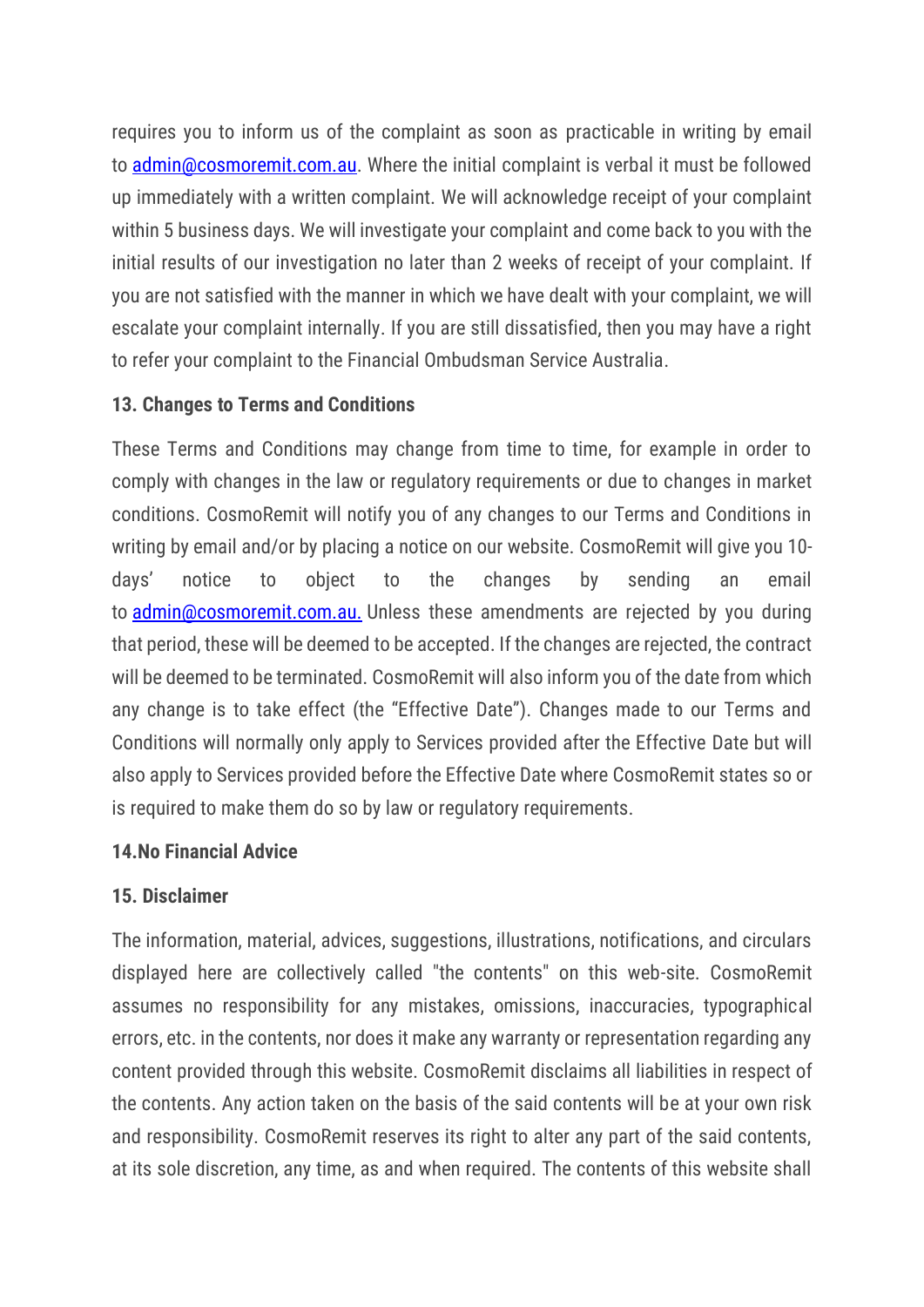not be displayed or printed in any form, either in part or in whole, without the prior written approval of CosmoRemit.

### **16. Jurisdiction**

These Terms and Conditions will be governed and construed in accordance with Australian Law and any arising dispute pursuant to these Terms and Conditions will be determined by the courts in Australia. Our Terms and Conditions are written in the English language which shall also be the language of the Contract. All communications between us and you shall be made in the English language. Where any translation of our Terms and Conditions is undertaken into another language the English version of our Terms and Conditions shall prevail over any translation.

The Service provided and information contained in this Website does not constitute investment or financial advice, and nothing relating to the provision of the information herein shall be construed as creating a fiduciary, financial or other advisory relationship between CosmoRemit and you or any other third party. Any comments or statements made are not a recommendation that a particular course of action is suitable for you and should not be regarded as investment advice. Before making any investment decision on the basis of any reports or information provided, you must read any relevant disclosure document and make your own investigations regarding the accuracy, reliability, and completeness of this information. You should also seek expert professional advice about the offer in light of your particular financial circumstances and particular investment needs.

Use of the CosmoRemit Remittance Facility does not establish a checking account or any other form of a bank account for you or the Beneficiary with us or any of our distribution agents. CosmoRemit Remittance Facility does not constitute or create a fiduciary or escrow capacity between you and CosmoRemit. Funds held while processing a Remittance Payment request are not insured by any of the Australian Government Financial service guarantee schemes or any other government authority.

## **17. Agreement to Terms and Conditions**

By signing up for the CosmoRemit Remittance Facility, you acknowledge that you have read, understood, accept, and agree to the terms and conditions of this Agreement. You also confirm that you are able to print or download a copy of this Agreement.